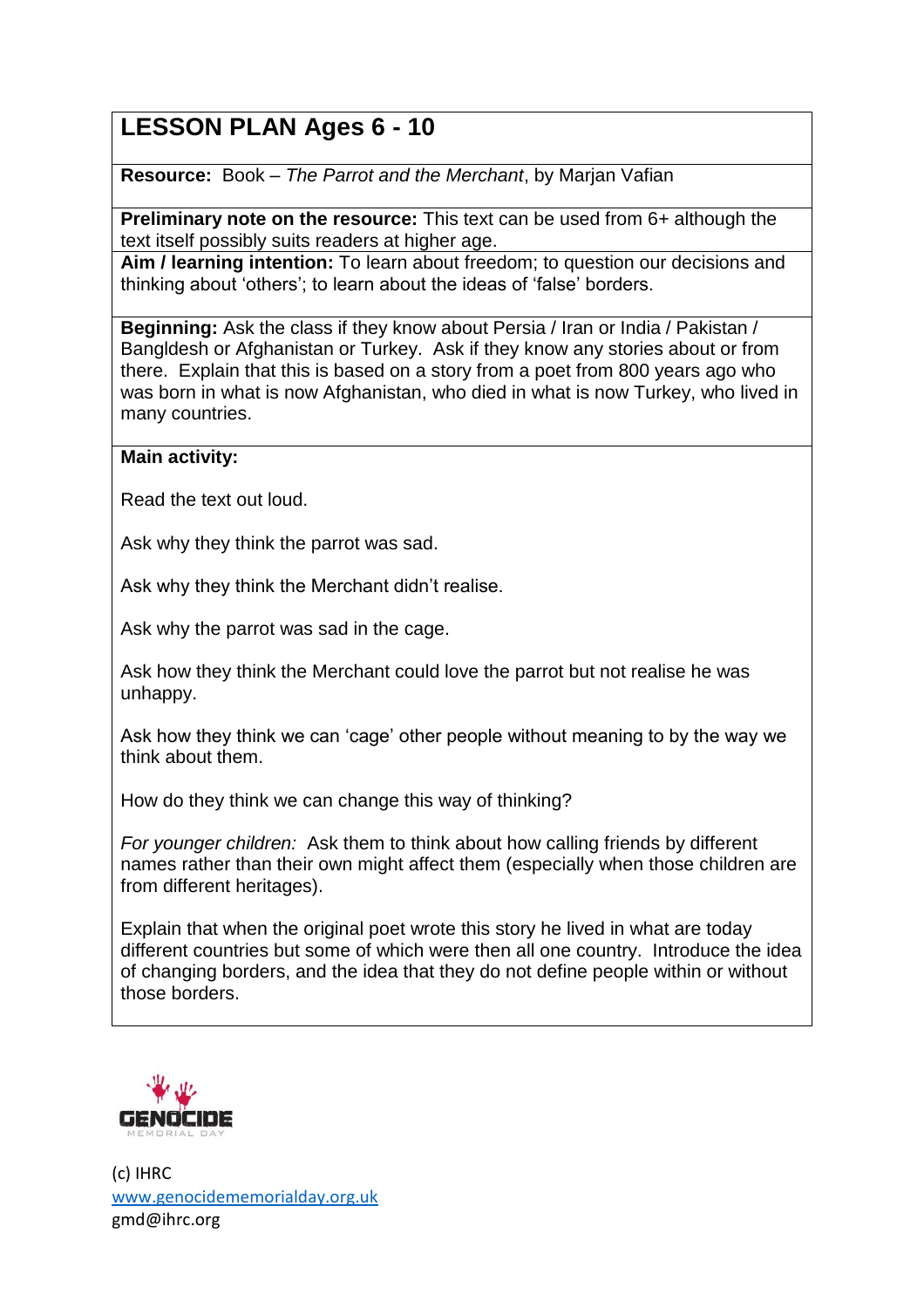*For older children:* Ask them to consider how expecting friends from different heritages to or people they don't know from different heritages to be more like them is a way of 'caging'. You can try to introduce the concepts of Article 14 and Article 30 of the UN Convention on the Rights of the Child (appended below with other resources)

*For all ages:* Emphasise that this can happen without any of us meaning to do it, and our challenge is to be aware of it and try not to do it.

**Homework:** Write up a short story from (one of) your own heritages to share with the class.

**Learning Outcomes:** To understand about country borders and how they do not define you. To be able to discuss what freedom means for different people living together when some are in a minority. To be able to individual behaviour can inadvertently affect others even when well intentioned.

### **Additional resources:**

*1. Stories from other cultures*

# [Word of Mouth](https://www.bbc.co.uk/programmes/b006qtnz)

Michael Rosen listens to traditional stories from around the world, told by the people from those cultures who are now passing the stories on to their own children.

<https://www.bbc.co.uk/programmes/b0194mw1>

This may be useful for teachers, and parts may be useful for older children to listen to.

*2. UN Convention on the Rights of the Child*

# *Article 14*

1. States Parties shall respect the right of the child to freedom of thought, conscience and religion.

2. States Parties shall respect the rights and duties of the parents and, when applicable, legal guardians, to provide direction to the child in the exercise of his or her right in a manner consistent with the evolving capacities of the child.

#### *Article 30*

In those States in which ethnic, religious or linguistic minorities or persons of indigenous origin exist, a child belonging to such a minority or who is indigenous shall not be denied the right, in community with other members of his or her group, to enjoy his or her own culture, to profess and practise his or her own religion, or to use his or her own language.



(c) IHRC [www.genocidememorialday.org.uk](http://www.genocidememorialday.org.uk/) gmd@ihrc.org

 $\mathcal{L}$